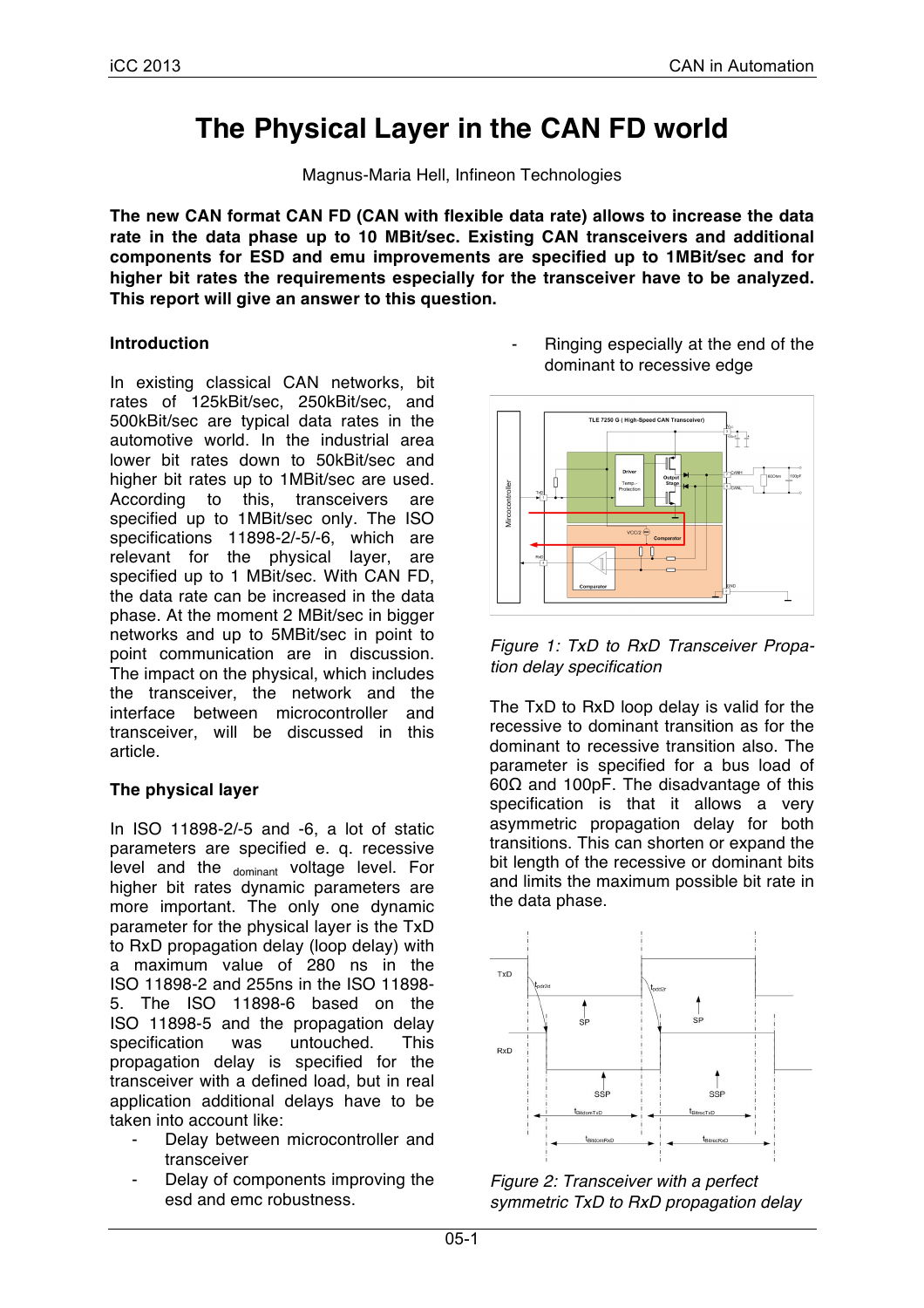#### **Propagation delay symmetry.**

Figure 2 shows a very symmetric TxD to RxD propagation delay performance. The RxD bit time of the dominant bits is the same like the bit time of the TxD bits. In Figure 3 a very asymmetric behavior is shown. The dominant bit of RxD is extremely shortened and the recessive bit of RxD is expanded.





Such an extreme asymmetry limits the minimum possible bit time and the maximum possible bit rate. To optimize the transceiver behavior for CAN FD applications the propagation delay symmetry will be now specified. During analyses of several CAN transceivers on the market, we found out, that the number of dominant bits in a row has an impact on the transceiver behavior. To cover this observation in the specification the bit time of the recessive bit after 5 dominant bits in a row is specified. Normally, lower bit rates



*Figure 4: propagation delay specification for CAN FD transceiver*

have no impact on this performance. This specification can be used for lower bit rates too. Two different bit rates for the data phase are in discussion at the moment: 2 MBit/sec for communication in complex networks and 5 MBit/sec for point to point communication. For higher bit rate a higher precision is needed. That is the reason why for 2 MBit/sec and for 5MBit/sec different limits are specified. To cover this specification with the one kind of transceiver the temperature range and the 5V supply (VCC) range are tailored. The advantage

| Table 1: Specification for the TxD to RxD |
|-------------------------------------------|
| propagation delay symmetry                |

| <b>Recessive bit time</b>                                       | T <sub>recmin</sub> | <b>L</b> recmax   |
|-----------------------------------------------------------------|---------------------|-------------------|
| 2MBit/sec<br>4.75V< VCC<5.25V<br>-40°C ≤ T <sub>i</sub> ≤ 150°C | 400ns               | 550 <sub>ns</sub> |
| 5MBit/sec<br>4.85V< VCC<5.15V<br>-40°C ≤ T <sub>i</sub> ≤ 105°C | 120ns               | 220 <sub>ns</sub> |

of this specification is that it can be used for lower bit rates too. For all lower bit rates the recessive bits will be shortened up to 100ns and can be expand up to 50ns. These values can now be used for the network and sample point calculation in the arbitration phase too.

Another reason for asymmetric delay is the physical behavior of the bus network itself. CAN transceiver have open drain output stages (see Figure1) and no push pull power stages for example like Flexray transceivers have. This open drain concept allows controlling the recessive to dominant slew rate to optimize the emission and allows controlling the dominant level on the bus only. For the dominant to recessive transition the maximum slew rate will be controlled by the output stages, but the minimum possible slew rate is dominant by the bus. In case of a high capacitive load, resulting from a high number of nodes and/or of additional external ESD or emu components, the dominant to recessive transition time can be increased and reduces the bit time of a recessive bit. Figure 5 shows the impact of two different capacitive loads. On top of Figure 5 the bus differential voltage behavior with a capacitive load of 220pF is shown and on the bottom side the same curve for a capacitive load of 1.5nF is shown. Both edges have a smaller slew rate but the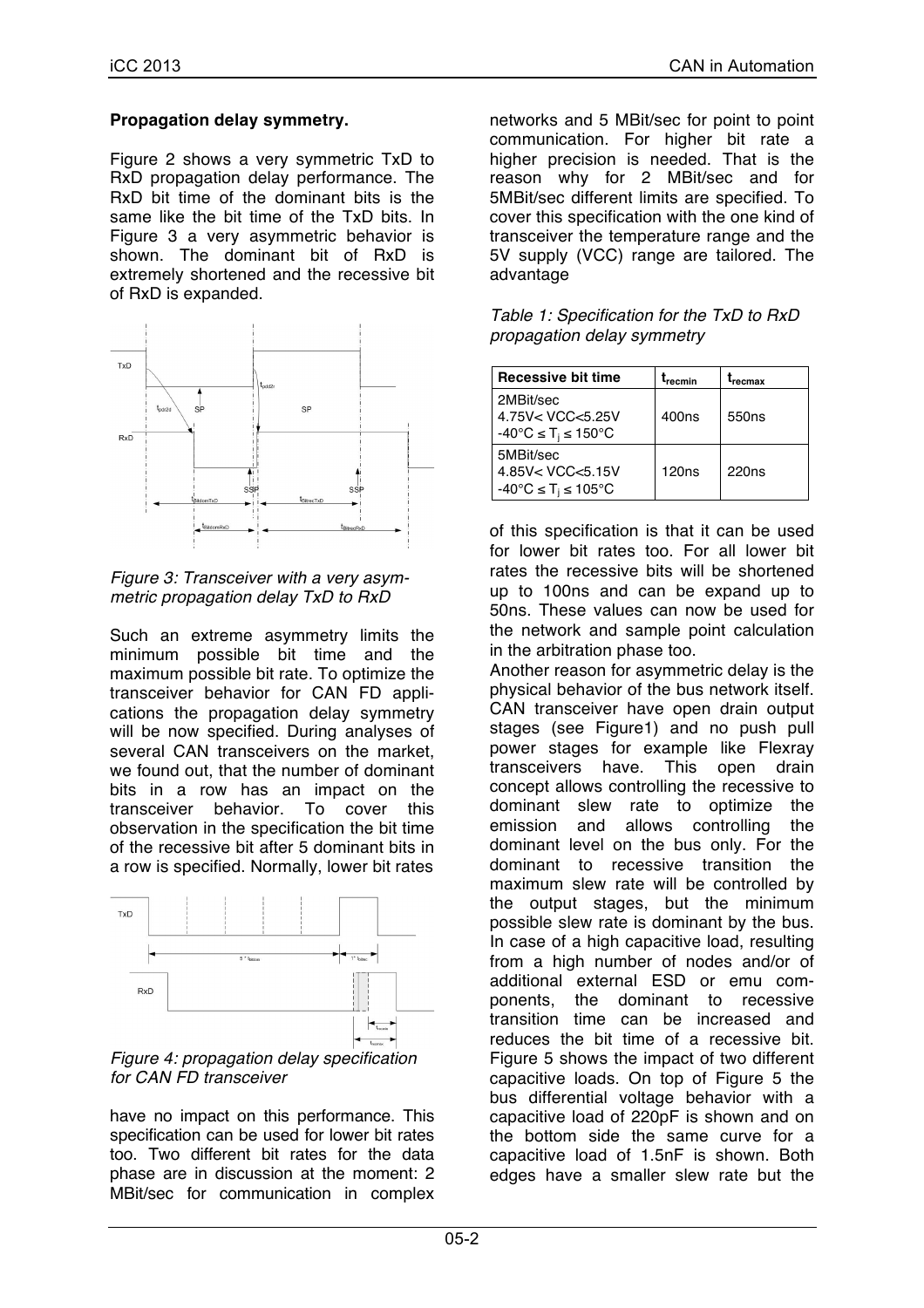dominant bit is expanded. The length of the dominant bit



*Figure 5: The impact of different capacitive load on the dominant bit time*

time depends on the threshold levels of the receiver like implied in Figure 6. A



*Figure 6: The maximum and minimum receiver threshold levels are marked*

receiver with a high threshold (900mV) detects a smaller dominant bit time as a receiver with the minimum possible threshold.

## **Further reasons for variation**

Further reason for the asymmetry of the propagation delay is the temperature. Depending on the technology and the driver concept, the temperature coefficient can be positive or negative. The second reason for the variation of the asymmetry is the dominant differential voltage  $(V_{\text{CANH}})$  $V_{CANI}$ ) level. If the dominant voltage level is high, for example close to the maximum level of 3V, the switch off time is longer, until the differential voltage level is below the minimum receiver threshold level of 500mV. The dominant differential voltage level depends on

- fabrication variation of the Ron of CANH and CANL
- temperature
- VCC 5V supply variation

For higher bit rates the VCC range and the temperature range are tightened to achieve a stable communication for higher bit rates too.

#### **Microcontroller to Transceiver interface**

The interface between microcontroller and transceiver can also be a reason for asymmetric delay. The slew rate symmetry of the TxD output driver of the microcontroller and the slew rate symmetry of the transceiver RxD output driver have an impact on the symmetry too. The capacitive load on the board as well as the capacitive input load of the transceiver TxD input or the microcontroller RxD input can modify the symmetry. Especially the input concept of the transceivers TxD input buffer like CMOS level input or TTL level input threshold can lead to additional asymmetry. The CMOS level input has less impact of the symmetry if the slew rates of the output driver are perfectly matched. The asymmetry is dominated by the symmetry performance of the driver. If the transceiver TxD input has TTL input levels these thresholds adds an additional asymmetry created by the thresholds itself. Figure 7 shows an



*Figure 7: Comparison of TTL or CMOS transceiver TxD input concept*

example with a very low input threshold and a very small hysteresis. The slew rates of the driver are very symmetric, but the dominant bit time will be shortened by the TTL input stage. This asymmetry can be helpful, because it expands the recessive bit while normally the bus reduces the recessive bit time. In point to point networks with a termination at both ends, this limits the bit rate too. In Figure 8 the impact of asymmetric signals on the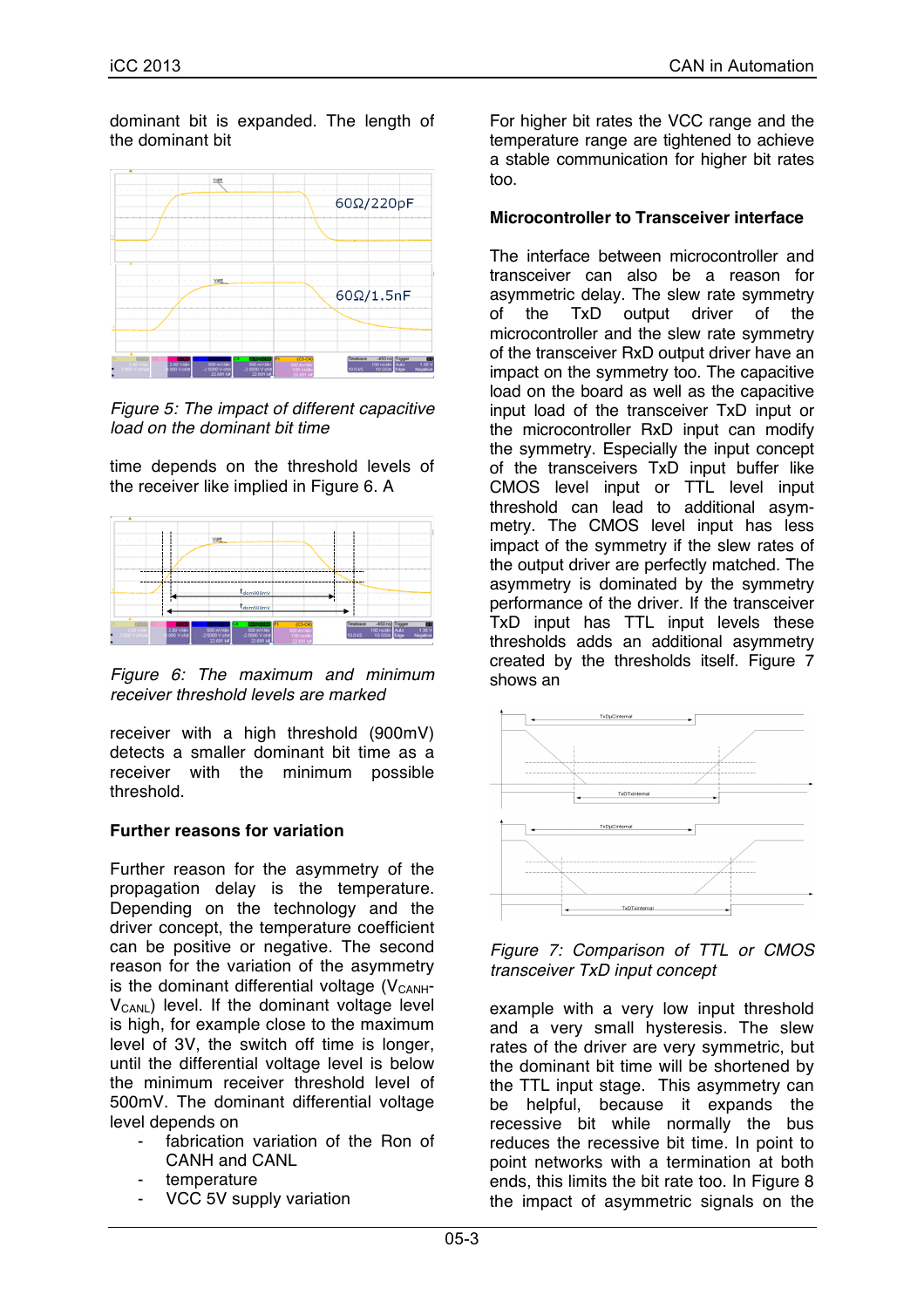transceiver TxD input is shown. Asymmetric signals especially at high capacitive loads modifies the bit time of the recessive and dominant bits too. Therefore, the receiver and the microcon-



*Figure 8: The impact of the transceiver internal bit time depends on the slew rate* 

troller output drivers have to be symmetric especially for high capacitive loads.

In isolated applications with an Optocoupler as interface between microcontrollers and transceiver, the propagation delay of the Optocoupler has to be into account. Optocoupler have an



*Figure 9: Optocoupler as interface for isolation* 

open drain output stage. The high to low (recessive to dominant) edge is driven by the output transistor. The dominant to recessive edge depends on the external RC circuit.

## **Reflections**

Furthermore a reason for asymmetry is the ringing at the dominant to the recessive transition. To remember, this is the uncontrolled transition.

Not terminated wires and star topologies are the reason for ringing at this transition. This ringing shortens the recessive bit too. The recessive to dominant transition is less critical because the transceiver controls this transition with its output stages. If a ringing is present it is damped by the powerful output stages.

# **Sampling point**

Why is symmetry of the physical layer so important? The asymmetry of the physical layer reduces the possible range for the sampling point. If we have a look on the latest possible sampling point time than two different scenarios have to be checked. Scenario 1 is the maximum possible distance between two recessive to dominant edges to synchronize again. This time is 10 bit times. To calculate the latest possible sampling point the

- Oscillator tolerance of sender and receiver
- SJW
- Asymmetry of microcontroller and transceiver interface

have to be into account.

The second scenario is the 5 Bit scenario with the maximum number of dominant bits in a row. In this scenario the

- Oscillator tolerance
	- The transceiver asymmetry (50ns for 2 MBit/sec and 20ns for 5Mbit/sec)
	- SJW
- Asymmetry of microcontroller and transceiver interface

have to be analyzed. For the earliest possible sampling time, the recessive bit after 5 dominant bits is the most critical scenario. In this scenario the

- Oscillator tolerance
- The transceiver asymmetry (100ns for 2 MBit/sec or 80ns for 5Mbit/sec)
- SJW
- Asymmetry of microcontroller and transceiver interface
- Network ringing and bus load

have to be taken into account.